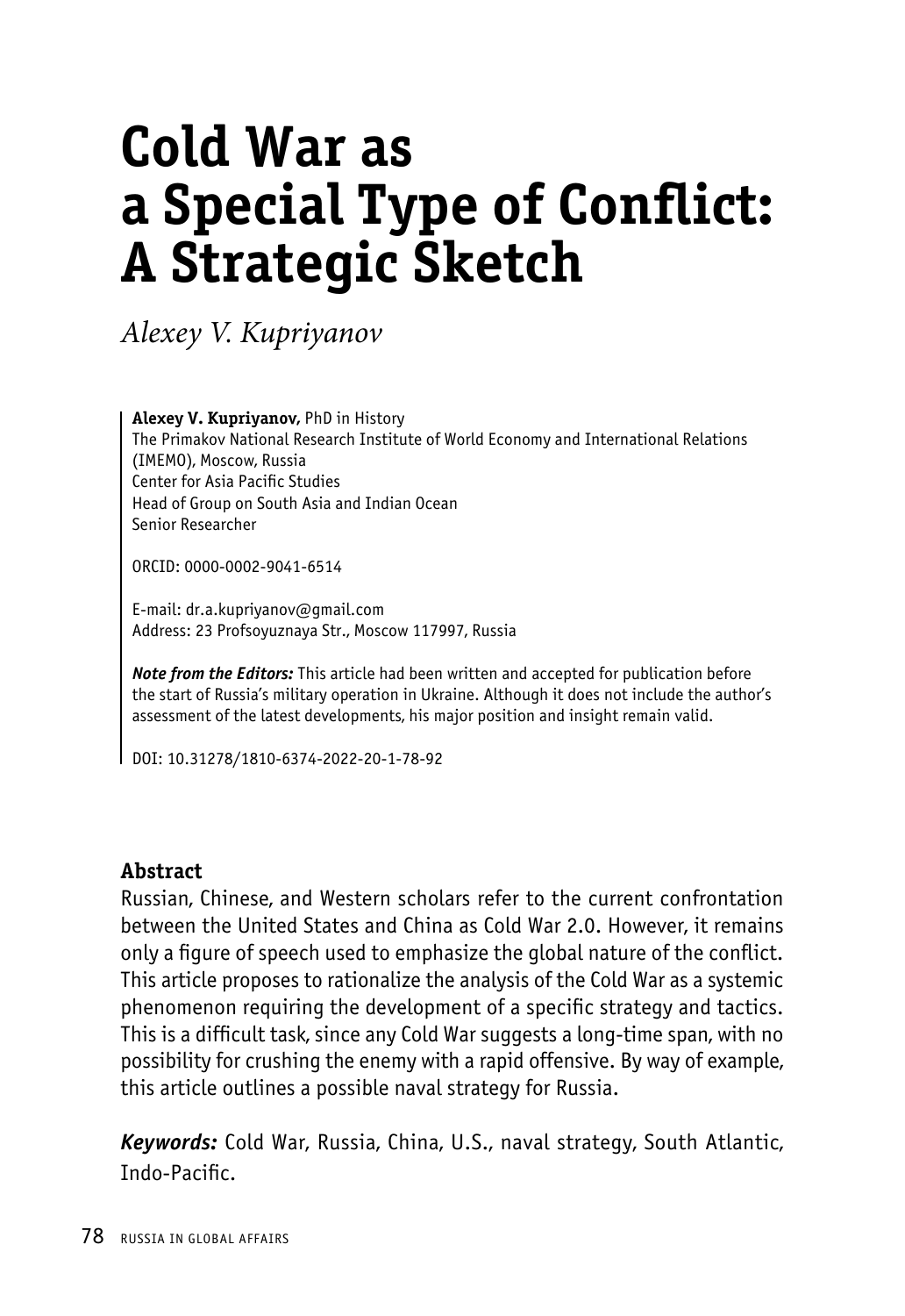CC The animosities between China and the United States that have been simmering for decades are now transforming into a full-fledged confrontation, complete with economic, technological, geopolitical, military and even ideological dimensions. Not only has the coronavirus pandemic failed to slow down this growing confrontation, but it has actually served to accelerate it quite dramatically. The world is moving towards a new kind of bipolarity, albeit one that is quite different from the Soviet-American bipolarity we witnessed during the second half of the 20th century" (Kortunov, 2020).

"If the idea of a new bipolarity is untenable, then the possibility of a new Cold War, that is, the appearance of elements of the political, military, financial, and economic confrontation between Russia and the West, has also no substance behind. The phenomenon of the Cold War is inseparable from the postwar conditions that led to the emergence of U.S.–Soviet bipolarity. Its key parameters are well known and almost none of them have been recreated" (Gromyko, 2020).

These two quotes, belonging to prominent Russian international relations experts—Russian International Affairs Council Director-General Andrei Kortunov and Director of the Institute of Europe of the Russian Academy of Sciences Alexei Gromyko—clearly show two approaches to the U.S.-China confrontation and two views on the possibility of a new Cold War. Proponents of the former approach consider a Cold War one of the subtypes of conflict with its own features and characteristics; advocates of the latter view consider it a unique phenomenon, part of the historical process with unique characteristics that exclude its repetition in the future. In our opinion, both are correct.

If we understand a Cold War as a specific historical phenomenon, then it undoubtedly belongs to a certain period of history, occurred due to certain circumstances, evolved under certain conditions, and therefore it will never happen again. Any attempt to draw an analogy between current and past events will be wrongheaded, since their causes, participants, and goals are different. At the same time, it is quite possible to regard a Cold War as one of the types of interstate conflicts with specific features and peculiarities, and regard the Cold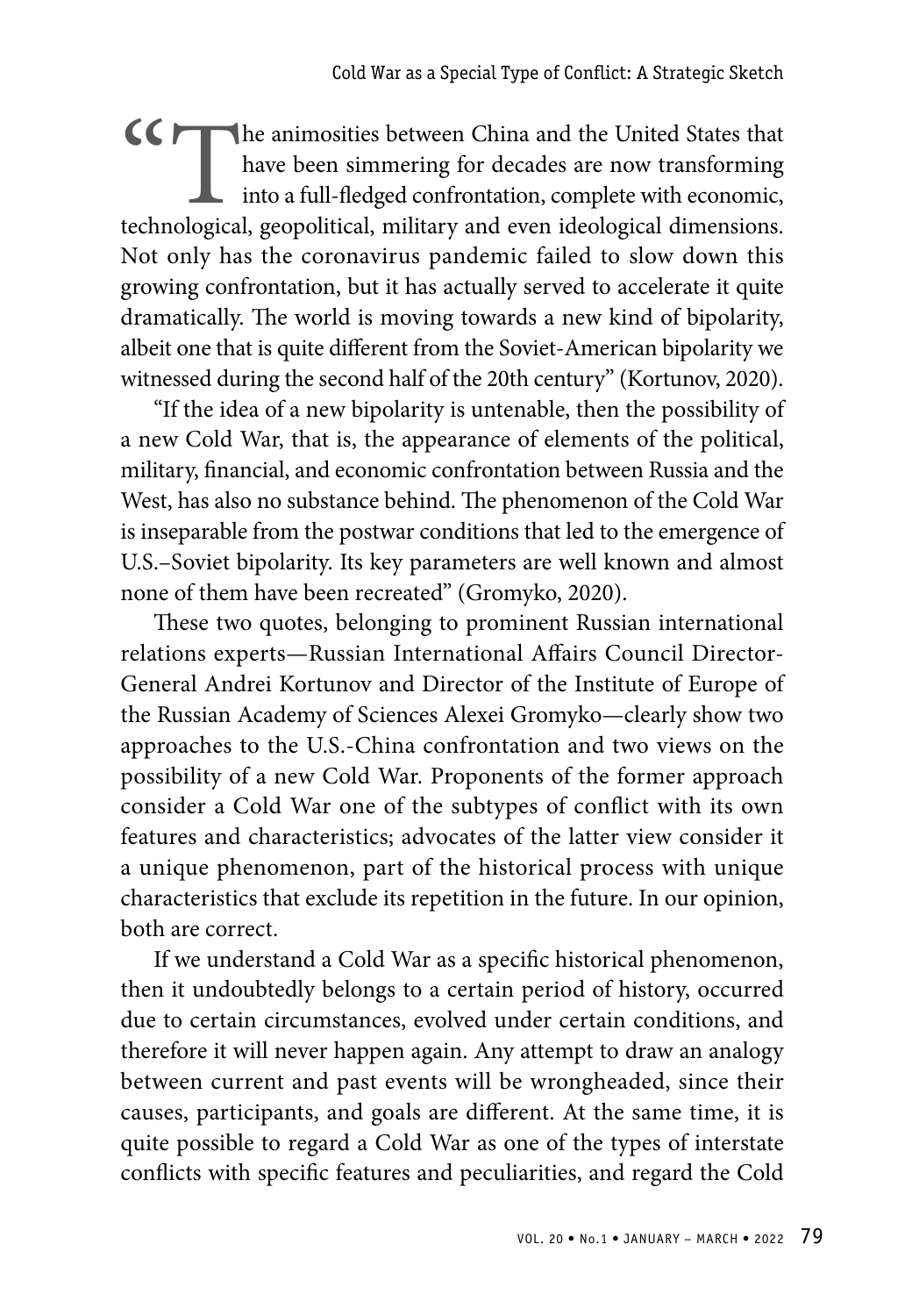War of 1946-1990 as its special case. Such an analysis is complicated by the fact that the only example of a full-scale Cold War we know of is the 1946-1990 Cold War; most living researchers were its participants or witnesses one way or another, and this somehow affects their perception of that Cold War as a type of conflict.

This article draws a difference between the Cold War of 1946-1990 as a historical phenomenon and a Cold War as a subtype of wars, with the previous Cold War being its special case. The focus of this article is on a Cold War as a phenomenon. The article postulates that a Cold War is a special type of interstate conflict, which is the highest level of confrontation between two actors without full-scale hostilities. A Cold War must be viewed precisely as a war, although different from the usual one. Therefore, in order to win it, it is necessary to use specific strategies, operational art techniques and tactics, which are characteristic of a Cold War and differ from both the strategy and tactics used in a "hot" war, and the development strategy of a state during peacetime competition. Developing a large-scale Cold War theory is not the purpose of this article. Instead, it outlines strategic imperatives of states for the ocean theater and proposes one of the possible options for Russia's actions in this situation.

### **NECESSARY HISTORICAL JOURNEY**

To understand its essence, it would be useful to recall the very origin of the term 'Cold War.' It was coined by 14th century Castilian thinker and writer Juan Manuel, who used the term *'la guera tivia'* (literally "cool war") in his work *Libro de los Estados* to denote a long confrontation between Muslim and Christian soldiers on the border during the Reconquista. The "cool war," Manuel complained, was a series of endless skirmishes, ambushes, assaults, cattle raiding attacks, abductions, and hostage-taking incidents, and, unlike ordinary war, brought neither honor, nor glory, nor decisive victory. When Manuel's book was reprinted in the 19th century, the word *"tivia"* was changed to *"fria"* (Spanish for cold), and it was this version of the term that was accepted first by Spaniards, and eventually, through George Orwell's mediation, by English-speaking political circles (Dalby and O Tuathail, 2002, p. 67).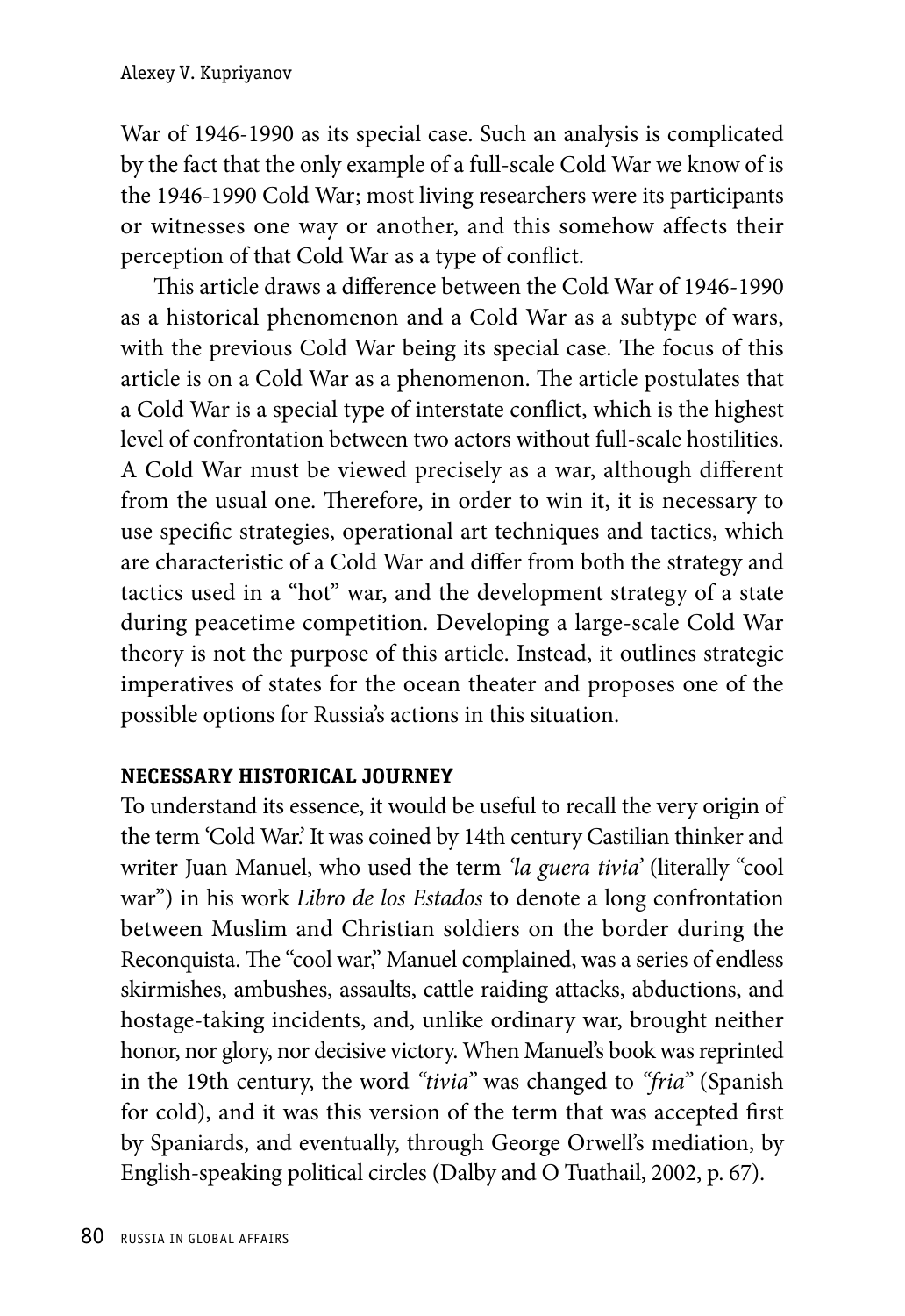History knows many examples of a "cool war" like the one described by Manuel: border scuffles were an inalienable part of any frontier activities in the following centuries; hunting down merchant ships outside European waters was also considered legal and was not accompanied by a declaration of war. Conflicts between polities belonging to various international systems can also be analyzed within the framework of a "cool war."

Studying the history of "cool wars" as a phenomenon is of interest for understanding the evolution of the Cold War concept, but can hardly be used for analyzing the current war. In the 19th century, radical changes occurred in the very foundations of the concept: the West had completed the subordination of the world by having mapped, measured and turned it into a closed system, thus transforming regional politics into geopolitics, which by definition is global. In addition, the growth of nationalism and social changes led to the creation of grass roots armies, and scientific and technological progress ensured the continuous improvement of murder weapons and the development of weapons of mass destruction (WMD), which by the middle of the 20th century had evolved into nuclear weapons. This is the watershed that separates previous "cool wars," where the geographical factor was largely the main limitation, from Cold Wars as a modern phenomenon. The destructive power of the military machine in an industrial state armed with nuclear weapons made unattainable Liddell Hart's formula, according to which "victory in the true sense implies that the state of peace, and of one's people, is better after the war than before" (Liddell Hart, 1991, p. 357).

The existence of nuclear weapons determined the form and the course of the past Cold War, turning it into a *systemic phenomenon.* At the same time, it must be borne in mind that the production and social structure continues to change, and work is underway to develop new types of weapons. This development may put an end to a Cold War as a phenomenon until one side plucks up enough courage to use WMD, taking the risk of suffering their effects, or until it minimizes the likelihood of these effects as much as possible. However this does not rule out a Cold War in the future as new, even more deadly types of WMD and their means of delivery come into existence.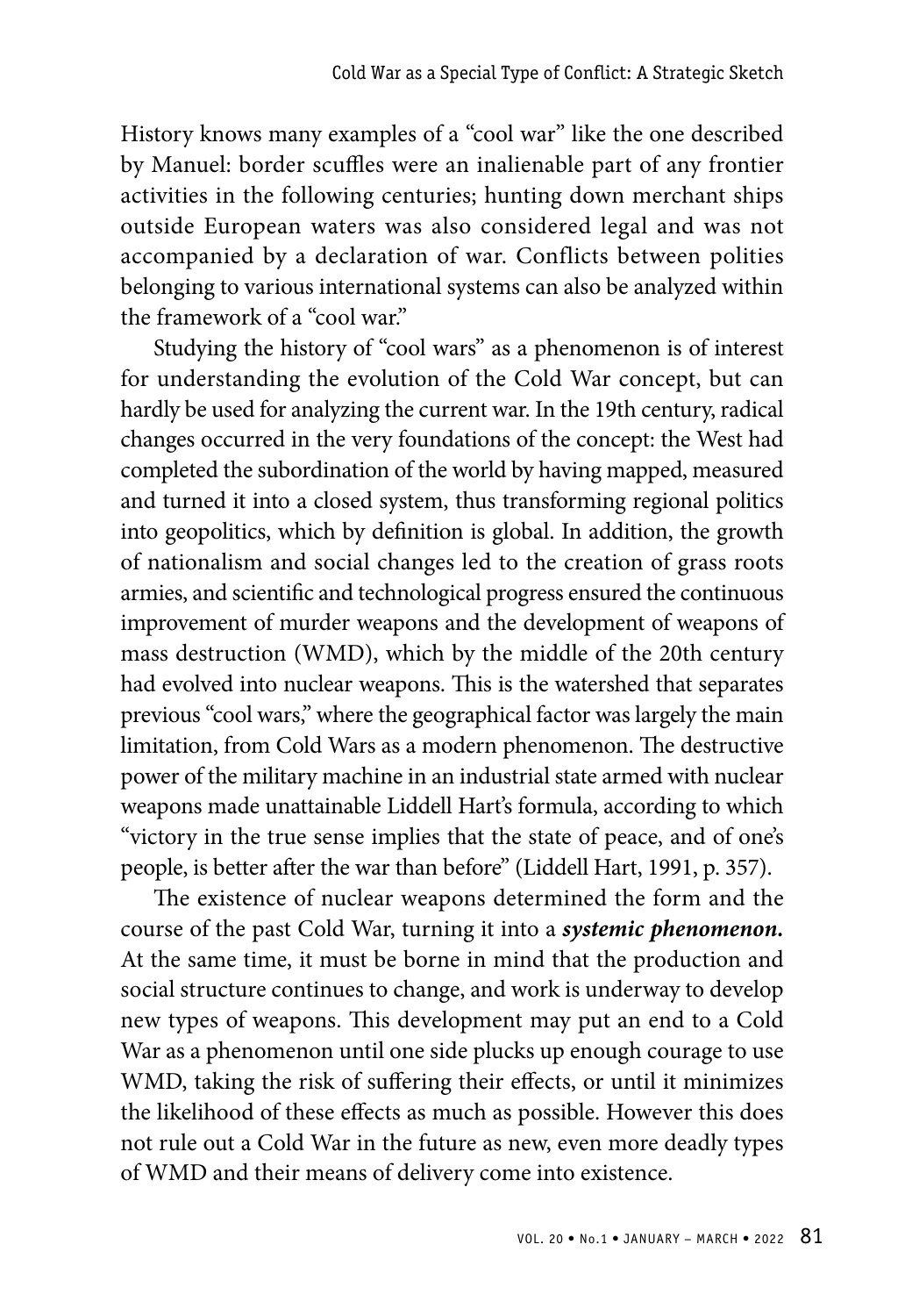### **COLD WAR STRATEGY**

A Cold War has the same fundamental properties as any other. Therefore, it is necessary to understand why it begins, to develop a strategy for achieving victory and to pursue it in accordance with the basic principles of warfare. A Cold War can be compared with a multi-level chess game played simultaneously on several boards: economy, technology, politics, security, and ideology. Moves on one board cast a strategic shadow on the other boards, and a loss on one board leads to a loss of the entire game. This is why this war is totally hybrid, and fishing fleet activities in it are no less important than military naval operations, hackers' attacks are just as essential as the deployment of another battalion, and the improvement of one's image in the eyes of part of the world community means just as much as the construction of a military base.

Since a Cold War is still a war despite all its specific features, it can be fought in accordance with two main strategies: *destruction or attrition.* In a conventional war, the former strategy implies decisive defeat of the enemy by preparing and conducting a major operation or a series of operations. In a Cold War, this is a series of foreign policy and economic defeats that undermine the martial spirit of the population, cause disappointment with the professed ideas, and make a country capitulate or switch sides. The latter strategy in a conventional war implies mutual exhaustion on the expectation of either one's own superiority in resources (an example of such a strategy is the idea of *grignotage* attributed to Joseph Joffre (literally meaning nibbling, taking in small bits), parallel attrition of the German and Anglo-French troops, which enabled the outnumbering allied troops to win), or superiority in equipment and combat qualities, as a result of which one of the parties conducts *grignotage* more effectively. In a Cold War, the attrition strategy produces a long-term negative impact on the enemy at all levels of the multidimensional chessboard, aimed at depriving it of its resources in a broad sense and strengthening one's own base. At the same time, the enemy is forced to constantly overextend itself and spend resources as ineffectively as possible. A Cold War involving great powers shifts to a global level. Fighting for allies and partners who provide resources becomes an important element.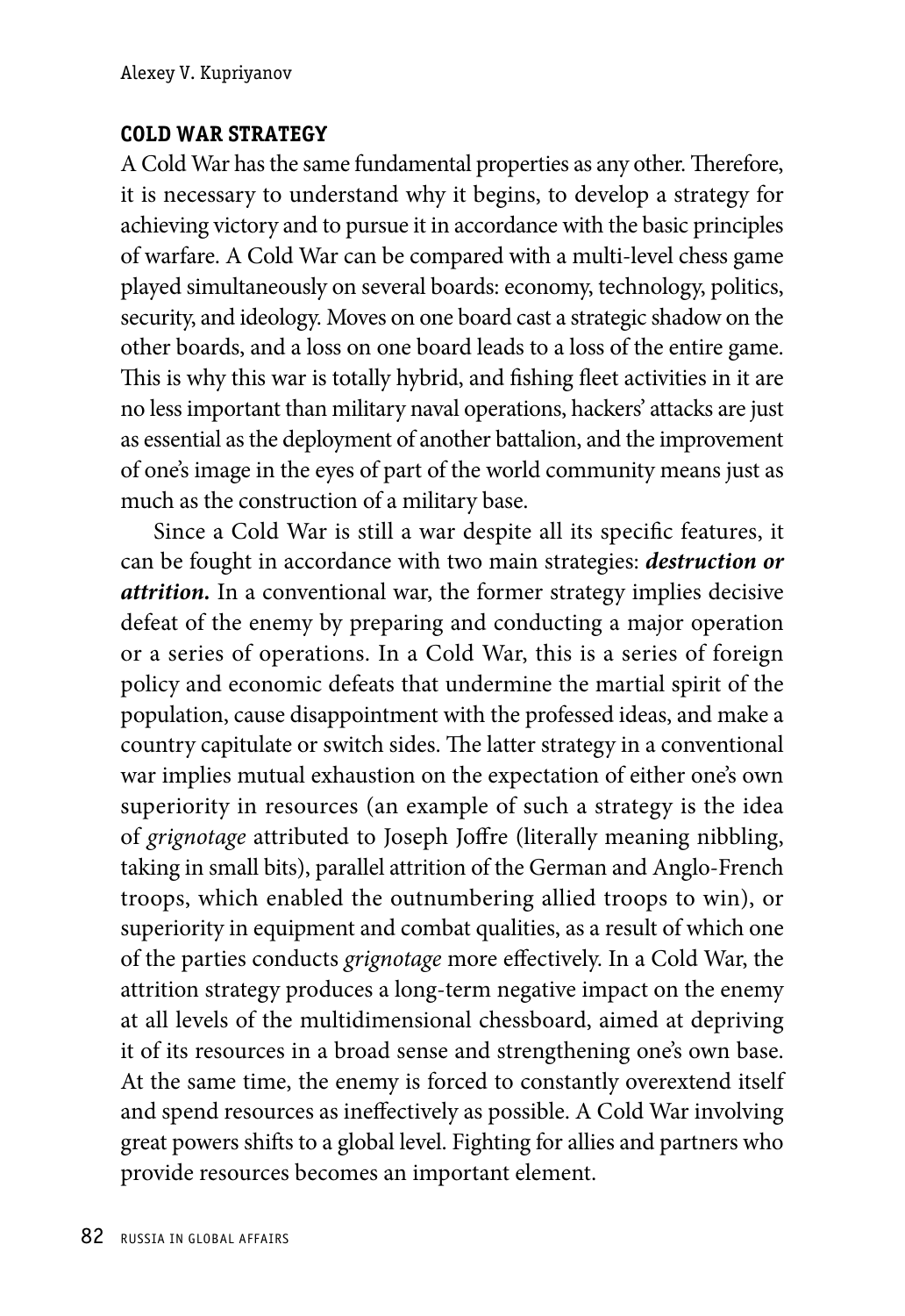As a rule, this is a complex strategy, with destruction and attrition complementing each other, but the war of attrition precedes the final blow.

The attrition strategy is one of the most complex strategies, since in a Cold War resources are attrited much longer than in a conventional one. As a result, a Cold War can go on for generations and either turn into a thing in itself or change its aims in the process. This creates the main strategic contradiction. On the one hand, consistent implementation of the original strategic goals, as is known from military theory, is more likely to ensure victory ("better bad strategy than none"); on the other hand, the situation on all boards constantly changes (up to changing the cells from square to hexagonal with matching rule alterations, to use the chess analogy), and the party that strictly adheres to the initial strategy may lose the war simply because it will not have enough time to realize the scale of changes on one of the boards.

The players' tasks in this game differ dramatically: while the main opponents in a Cold War for world leadership set themselves one goal, their allies and neutral countries pursue completely different ones, and it is quite possible that the latter, initially supporting one side, will eventually end up on the other, because the victory of the former ally is likely to worsen their situation much more than the victory of the former enemy. This is a specific feature of Cold War alliances: they are loose, their borders are vague, and allies often act against each other hand in hand with the enemy (for example, during the Suez Crisis, the USSR and the U.S. opposed Great Britain and France). This makes one rethink the concept of alliances and distinguish several types of allies: from clients, who temporarily or permanently subordinate their interests to the interests of the patron, to friendly neutralists who act according to the "not always together, but never against" principle.

One of the key problems both sides faced during the 1946-1990 Cold War was the actual lack of strategy, caused by the fundamentally new nature of the conflict: both Soviet and American elites had to process events in real time mode and act by intuition. As far as one can judge from the history of the Cold War in general and from published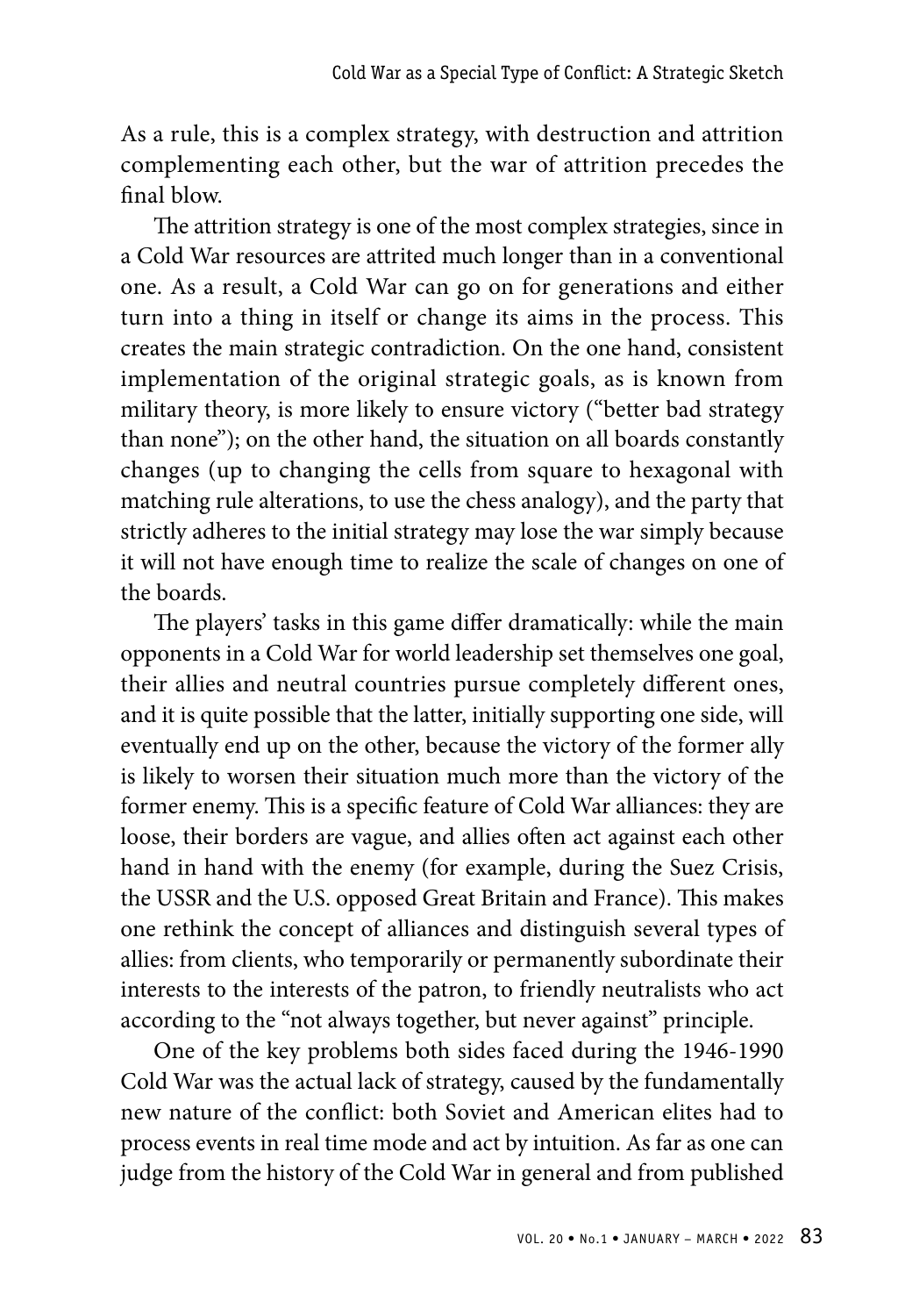documents in particular, the Soviet Union made considerable progress in implementing such an intuitive strategy. With obviously fewer resources and worse starting positions, Moscow withstood a 45-year confrontation and even sometimes launched counterattacks, albeit without an overall strategic goal. American politicians and the military, in turn, put forward numerous theoretical proposals and concepts that formed the basis of American doctrines, but due to the frequent change of presidents, the overall strategy was pursued in the most general terms. As a result, the Cold War dragged on as the American leadership refused to recognize it as a war. The resulting experience was not taken by part of the American elites critically, as can be seen from how in the current confrontation with Beijing Washington is trying to use wellproven tactics from the previous Cold War, seeking, in particular, to ideologize the conflict.

Thus, attrition, which is the main Cold War strategy, determines its basic features as a phenomenon: gradual beginning, longterm nature (possibly more than the lifespan of one generation), multidimensionality, high resource consumption, and a variety of possible moves that improve the position of one side and negatively affect the position of the other. Current relations between China and the United States can be defined as the initial stage of a Cold War.

Russia, which is inferior to both sides economically and technologically, risks losing out as a result of being drawn into this Cold War. The only way for Russia to get out of this war stronger is to develop a strategy for its participation in it, understand its goals and objectives, soberly assess its position at every moment, and be ready to make quick and, possibly non-standard, decisions.

## **NAVAL STRATEGY**

The ocean is the main theater of a Cold War between great powers. With the exception of territorial waters, it is not under the sovereignty of any state, which, if necessary, makes it possible to maneuver around the globe, moving means of destruction to the enemy's shores. The world's oceans are one: a ship located in the Pacific Ocean can be relatively quickly deployed anywhere around the world without major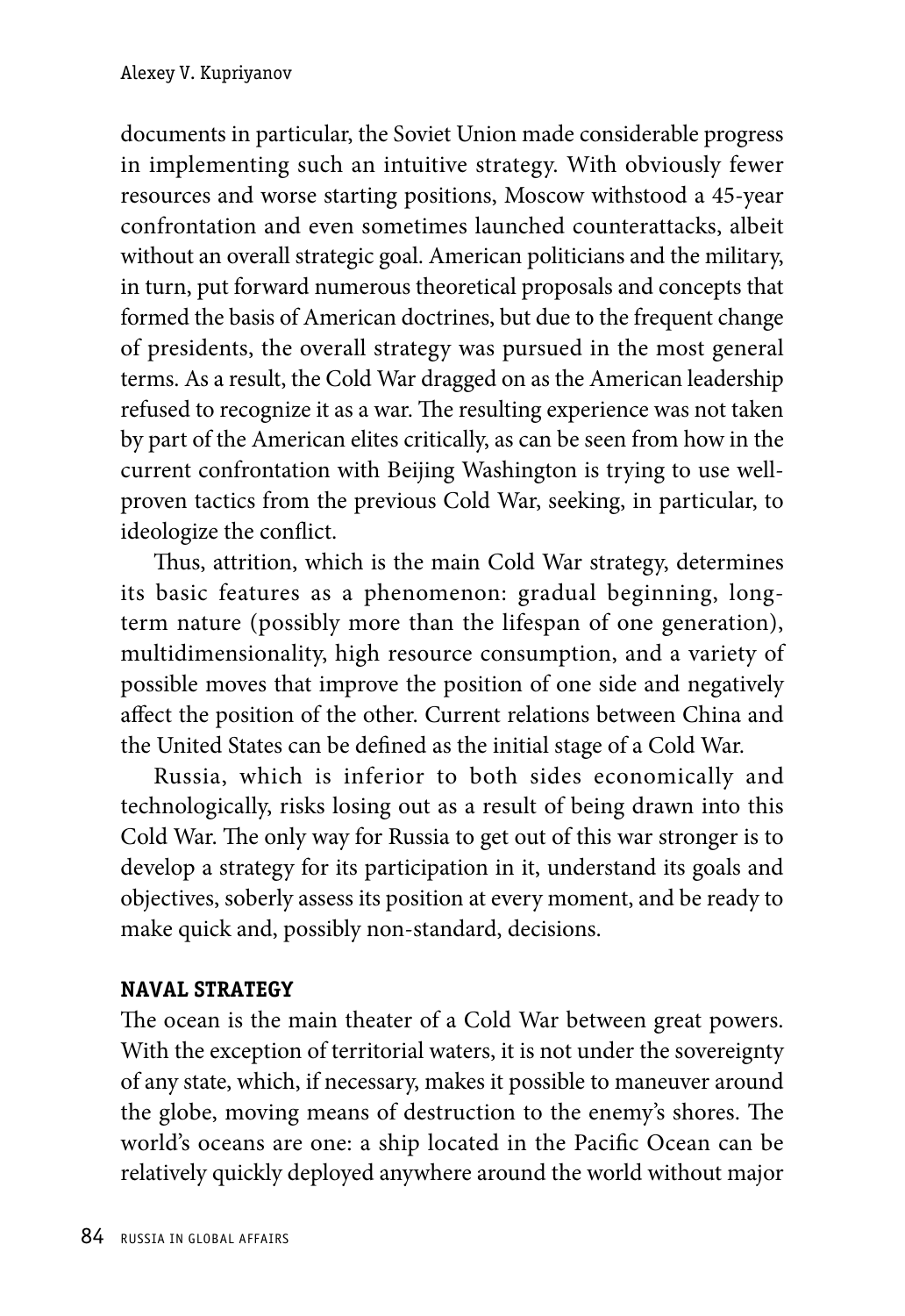refurbishment (with the exception of Arctic and Antarctic waters in winter). "Naval forces do not form a front line, they are mobile, their actions are not related to the advancement, capture or retention of any spaces," Admiral Gorshkov wrote in his classic work *Sea Power of the State*. "They operate in 'no man's' waters in areas where there is no 'sovereign' owner, because the principle of seas open (free) for all is recognized by international conventions" (Gorshkov, 1979, p. 338). The vast majority of goods are transported by sea and a significant portion of food resources is extracted from the sea.

While in a conventional war the main task of the navy is to destroy the enemy's fleet and ensure dominance at sea (as understood by Alfred Thayer Mahan) or inflict maximum damage on the enemy in order to force it to conclude peace (as understood by the French "Young School"), no damage is inflicted upon the enemy in a maritime Cold War.<sup>1</sup> It is impossible to secure one's guaranteed dominance at sea by destroying someone else's fleet. The Cold War space is such that the enemy fleet can not only appear in any ocean, but it also has the right of unhindered passage through the territorial waters of the enemy country. Even in the midst of the Cold War, merchant ships sailed freely along sea routes, and combating the pirate threat, which can impede the safety of merchant shipping, becomes a common concern for the enemies' navies. The navy faces the following tasks: demonstrating force against the main enemy, using it on a limited scale, performing police functions, and carrying out humanitarian operations. Each of these tasks is solved with regard to a specific enemy and contributes to a common victory.

*The demonstration of force* is designed to show the enemy the practical possibility of breaking through its defenses, imposing a blockade, and destroying bases and ground infrastructure. As a result, the enemy, seeking to eliminate the security deficit, invests more and more in the construction of its own navy and defenses, thus spending funds that otherwise would be used to strengthen the stability of the state and develop its economy. In the future, these investments can

This term denotes the naval component of a Cold War; clearly, it is impossible to wage a purely maritime Cold War in isolation from its other components.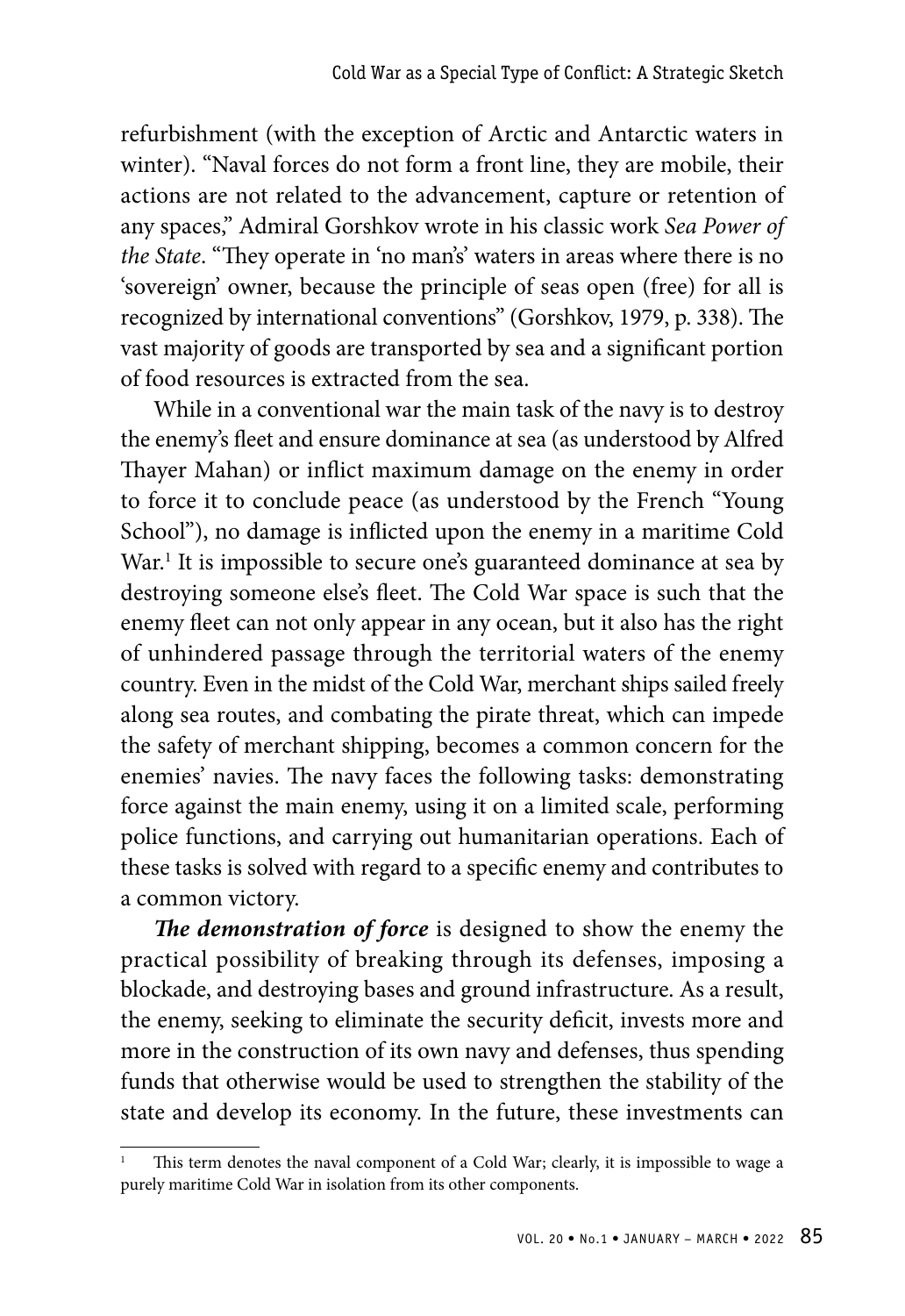spur economic growth and prove beneficial, but at the initial stage, unproductive costs tend to be extremely high. The show of force also increases the authority of the state in the eyes of the political elites of neutral or enemy-allied countries, prompting them to opt for cooperation with a powerful player.

*The limited use of force,* as borne out by the experience of the previous Cold War, is one of the main forms of action both against the major adversary and against allied or neutral states. The scope of the limited use of force at sea is quite wide and ranges from launching missile attacks to forcing enemy ships out of one's territorial waters using a ramming tactic. A condition for the limited use of force is its *moral justification* in a broad sense: for example, a missile strike can be launched against the territory of the state where a civil war is taking place, as punishment for a real or alleged violation of international law.

*Policing* is to eliminate threats, unrelated to the activities of another state, (e.g. piracy) to one's own navigation or to the security of third parties (e.g. combating smuggling, arms or drug trafficking, terrorist groups). Over time, this helps improve connections and build some form of an alliance, which means a broader resource base and greater operational capabilities.

Finally, the purpose of *humanitarian operations,* which include post-disaster assistance, epidemic prevention, and post-war rehabilitation, is to carry out soft power programs, improve the image of the state in the international arena, and strengthen relationships with third countries for the same purpose as in the preceding paragraph.

Such a diversity of tasks creates a *Cold War naval development paradox*. All four tasks require fundamentally different types of ships, and ships designed to perform one task are not suitable or are poorly suitable for another task. In the first case, major ships (aircraft carriers, nuclear submarines) are needed, designed to destroy the core of the enemy fleet or its critical infrastructure, using, if necessary, special ammunition. The second case requires cruisers (destroyers, frigates, diesel-electric submarines), the task of which is to directly interact with the enemy and inflict limited damage on it with conventional weapons. In the third case, small craft (corvettes, patrol vessels, fast boats) are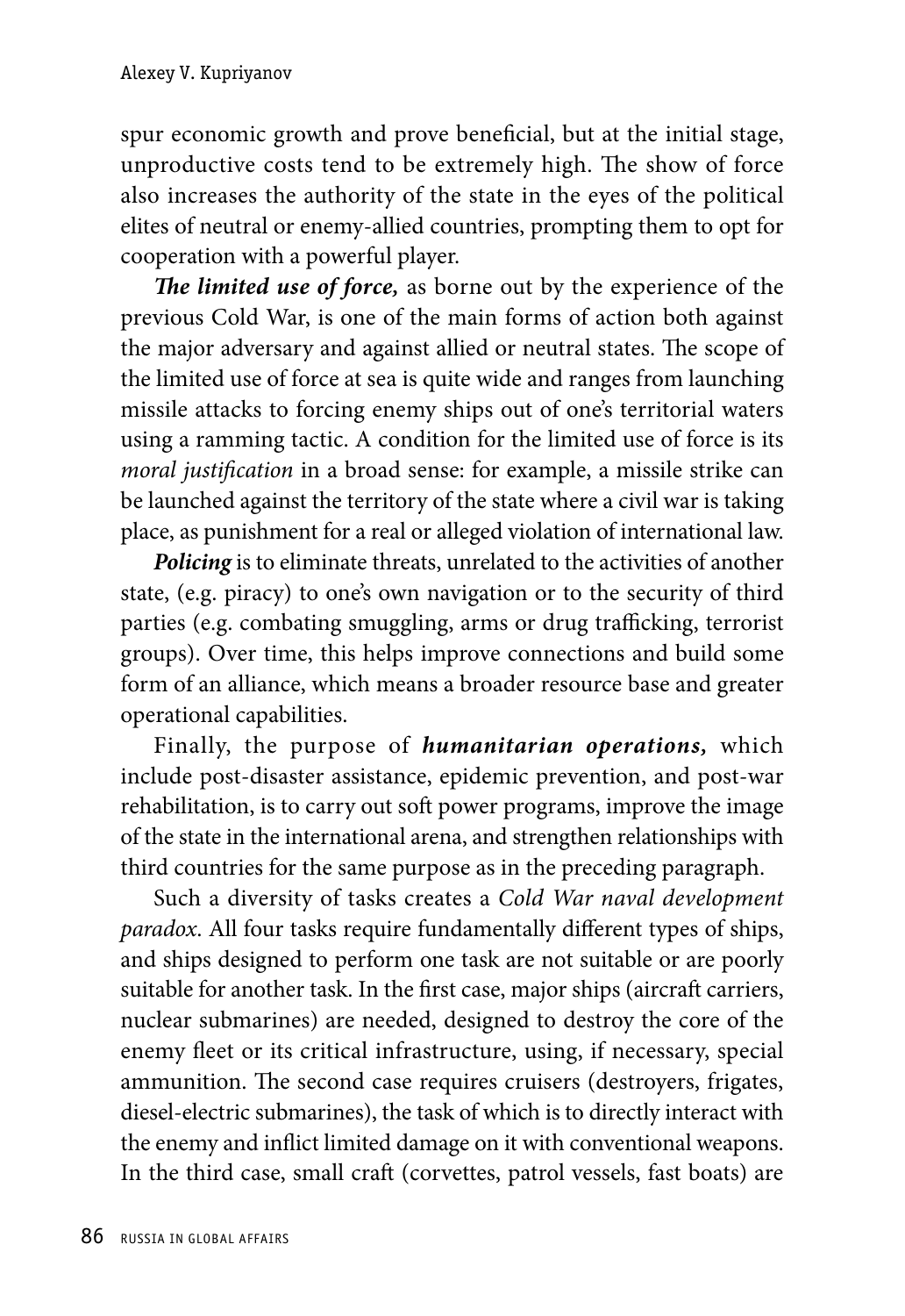necessary as they are most effective against pirates. Finally, in the fourth case, auxiliary vessels (hospital vessels, minesweepers) take priority.

In rare cases, certain types of ships may partly act as universal vessels (light aircraft carriers, helicopter carriers, amphibious assault ships, multi-purpose vessels), but none of them are able to fulfill all of the required tasks. As a result, in order to solve the entire range of tasks, the navy should have all types of vessels. Since the sea theater is the main one in a Cold War, a country that wants to win it or simply avoid a defeat must have a powerful navy, the composition of which can vary depending on the tasks facing it. Under these conditions, the speed of building new ships is more important than fitting them out with ultra-modern equipment. *Building a large navy becomes a strategic task for the state engaged in a Cold War.*

In addition to this paradox, an important element to consider in planning is *strategic viscosity*—a specific element of a Cold War. Ocean countries and other polities usually have historically developed perceptions of possible threats; an attempt by one of the players to increase its presence in an area where it is seen as a threat by the regional leader or a group of states provokes a retaliatory military buildup as a reaction to this threat. As a result, such a country falls into a trap, and its visible strategic advantage is countered by minimal efforts on the part of the adversary.

There are two examples to prove this. The Nordic countries historically consider Russia a dangerous neighbor. So any increase in the Russian military presence in European waters will be regarded by them as a threatening move and will probably lead to an increase in their military spending to compensate for the Russian presence. The result will be disadvantageous for Russia, for which confrontation with the European Union is not the ultimate or even intermediate goal. Instead of improving its strategic position, Moscow will provoke an increase in European countries' military spending and the growth of their navies. This will lead to the emergence of an area of viscosity, a deterioration of relations with Europe, and its further drift towards the United States. So, Russian efforts will be countered with minimal distraction of American resources.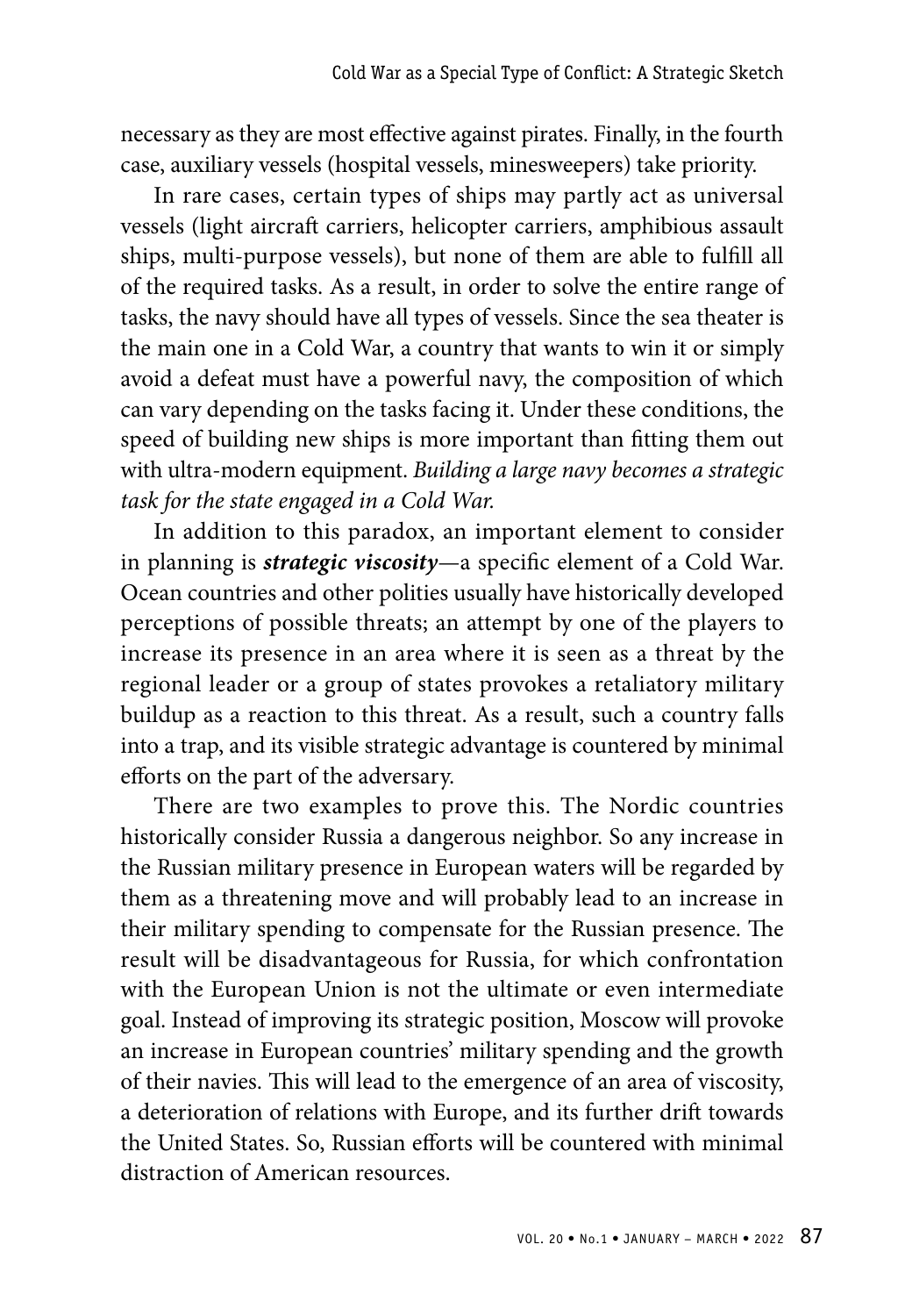A similar strategic viscosity area for China is the Indian Ocean, where, at first glance, the Chinese naval buildup looks quite logical. In fact, it ensures the security of supplies to China from the Gulf countries and the Arabian Peninsula, as well as the main maritime trade route from China to Europe. The rise of Chinese naval power as such poses a hypothetical threat to the United States and forces Washington to pay special attention to the Pacific Ocean, strengthening its position and building up its forces there. If China starts increasing its presence in the Indian Ocean, this will immediately create strategic viscosity there: India, historically suspicious of China, will begin to quickly build up its own navy and strengthen relations with the United States as a power hostile to China.

In both cases, intensified naval efforts in a particular region create a strategic viscosity area, with the opposing country spending minimal resources to counter these activities, and doing so at the expense of the local players. For the United States, a strategic viscosity area is the Persian Gulf and the Arabian Sea: it forces the U.S. Navy to maintain the constant presence of its strike group in the region, distracting ships from solving the main task—confrontation with China.

### **RUSSIAN OPTION**

Developing a Russian naval strategy in the unfolding Cold War is a rather difficult task for several reasons.

*Firstly,* Russia is in a weak position in the new Cold War that is getting underway. Unlike the major players, China and the United States, it does not have a strong economy. Although it has managed to achieve defense sufficiency and its armed forces do not place a heavy burden on the economy, an escalation of confrontation with any of the superpowers will increase this burden. In addition, the possibility of Russia's political maneuvering is significantly limited due to the ongoing conflict with the United States and the EU.

*Secondly,* there is a risk that the general public and the political elites will identify a defensive foreign policy with a defensive strategy, especially now that the country has achieved defense sufficiency. Such identification must be avoided: *a non-aggressive foreign policy does*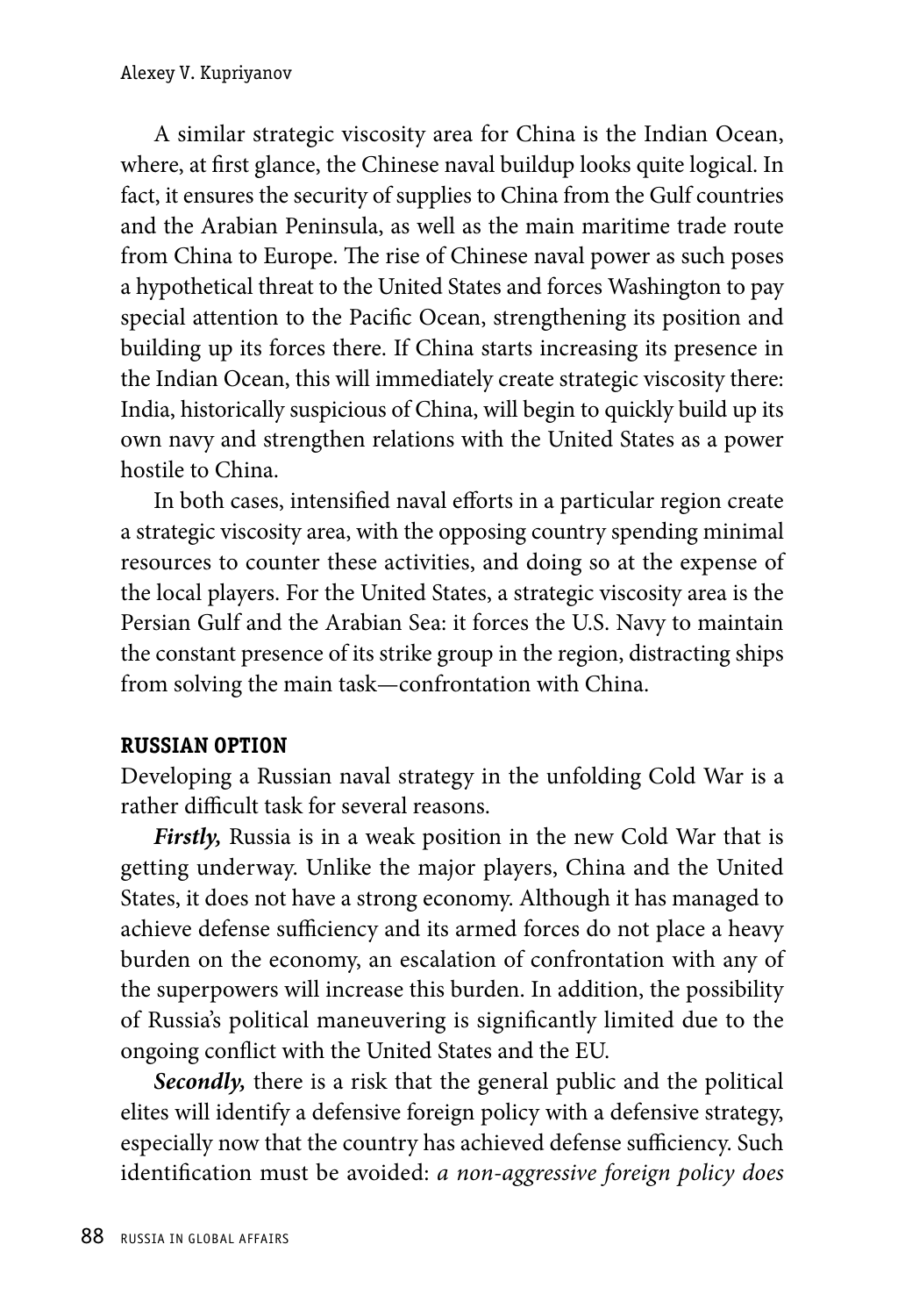*not mean that the country must assume a strategic defensive posture*. On the contrary, for a country in a weak position, the main task is to strengthen itself, which can only be done through a strategic offensive.

*Thirdly,* Russia has historically paid insufficient attention to the development of its navy, which is largely due to a lack of interest in maritime strategy as such. During the last century, Russian strategic thought twice demonstrated a serious breakthrough in understanding the role of the navy: before and immediately after World War I (works by Boris Zherve, Major General Nikolai Klado, Captain Nikolai Petrov) and at the height of the Cold War (Admiral Sergei Gorshkov). They defended a key postulate: the navy is not a means of protecting the shores or supporting the army, but, in the words of one of the colleagues, *a political tool and a strategic weapon of the state*. This is the only approach that makes it possible to develop a concept of using the navy in a particular strategic configuration.

The following can be named as Russia's strategic imperatives in the medium and long terms:

- 1. Friendly neutrality towards China with a view to forming a "neutral alliance of understanding"<sup>2</sup> in the Pacific as far as the Cold War against the United States is concerned.
- 2. An independent policy in other regions and other areas of international cooperation.
- 3. Improvement of relations with third countries and expansion of its own resource base.
- 4. Strengthening of the national economy and political authority in the world.

On the one hand, Russia needs to derive maximum benefits from the available resources in the short term, facilitating China's position in the conflict with the United States and weakening American forces, that is,

The term 'neutral ally' was introduced in 1965 by Norwegian historian Olav Riste, who in his work *The Neutral Ally: Norway's Relations with Belligerent Powers in the First World* thus defined Norway's policy towards Britain in the final stage of World War I. Not officially a warring party, Norway made a great contribution to the Allies' victory: having one of the world's largest trading and fishing fleets and rich mineral deposits, Norway helped Britain survive the underwater blockade.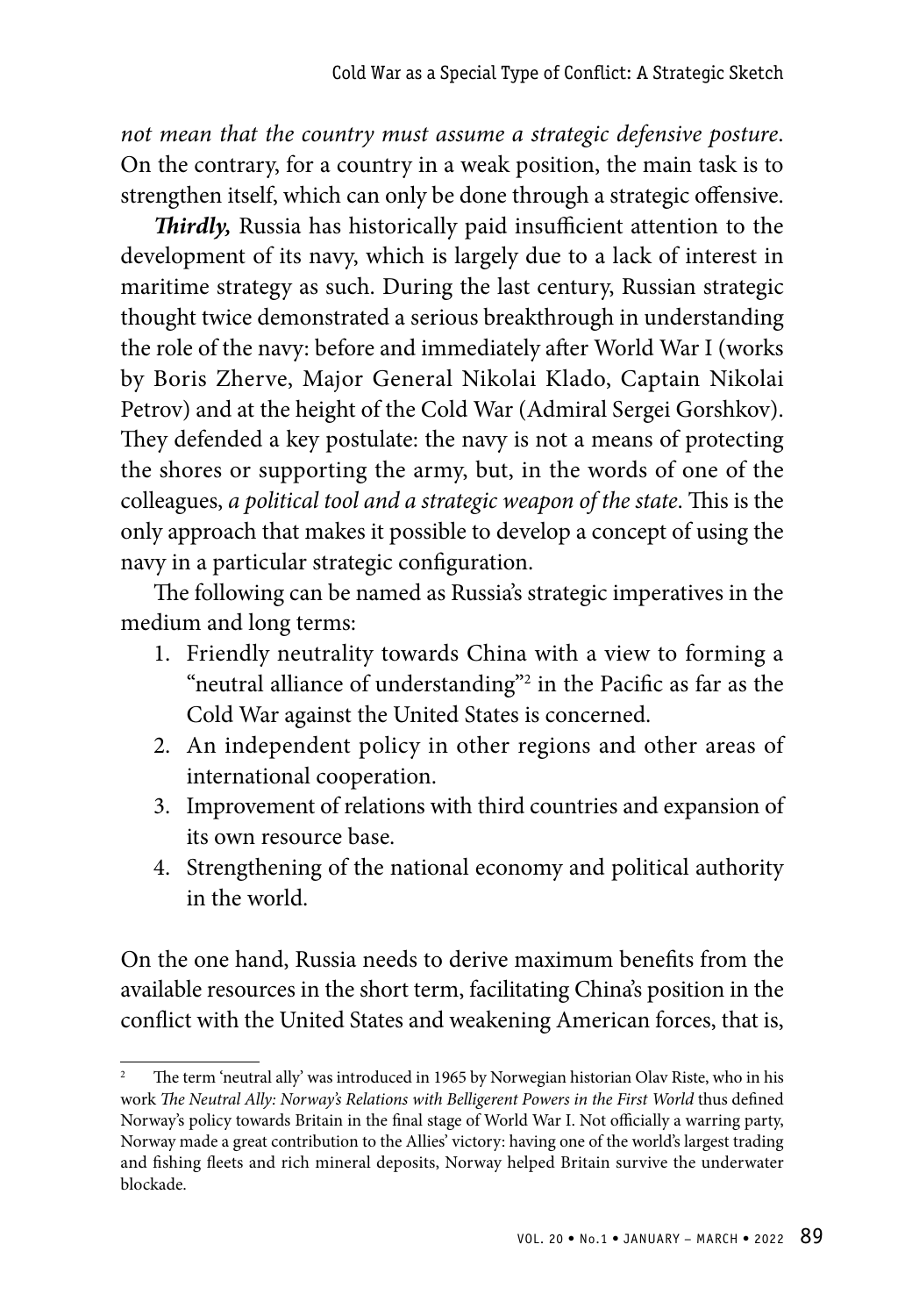waging, in fact, a *coalition Cold War.* On the other hand, this should be done in such a way as not to cause a retaliatory strike from the United States tempted by the prospect of quickly eliminating China's partner from the game. In all cases, China should be the main threat for the United States, and attempts to quickly crush Russia using Cold War tools should carry the risk and danger for the United States itself. Thirdly, during a coalition war, Russia should spend resources very carefully: the Cold War will go on for a long time, the configuration of alliances may change in the future, but Russia's ultimate goal is selfstrengthening.

The coalition nature of the war significantly expands possible strategic options for Russia, but it also sets it a task: without further annoying the United States, to help divert American forces from the Pacific theater, thus facilitating the position of Russia's strategic partner—China. The most promising option in this context would be the strengthening of Russia's presence in three areas:

*1. Western Indian Ocean.* By increasing its presence in this region, Russia will help China avoid getting into an area of strategic viscosity: unlike the Chinese Navy, the presence of the Russian Navy in the region will not cause a negative reaction from local actors, including the key one—India. Russia will thus guarantee the security of supplies to China and at the same time may, depending on the nature of its presence, force the United States to concentrate up to two carrier strike groups in the area to counter this presence. The current power vacuum in the region, the abundance of deep-sea ports, demand among local countries for a security provider, the growth of terrorist activity in East Africa, and the friendly attitude among local political elites are potentially conducive to building up the Russian presence in the region.

*2. South Atlantic.* This is a strategic "black hole" in the U.S.- China confrontation. A huge segment of the ocean that is not structured as a theater due to its remoteness from China and is not regarded by either the Chinese or American leaders as a possible area of confrontation. There is a potential dominant force in the region—Brazil, whose navy is increasingly active near West Africa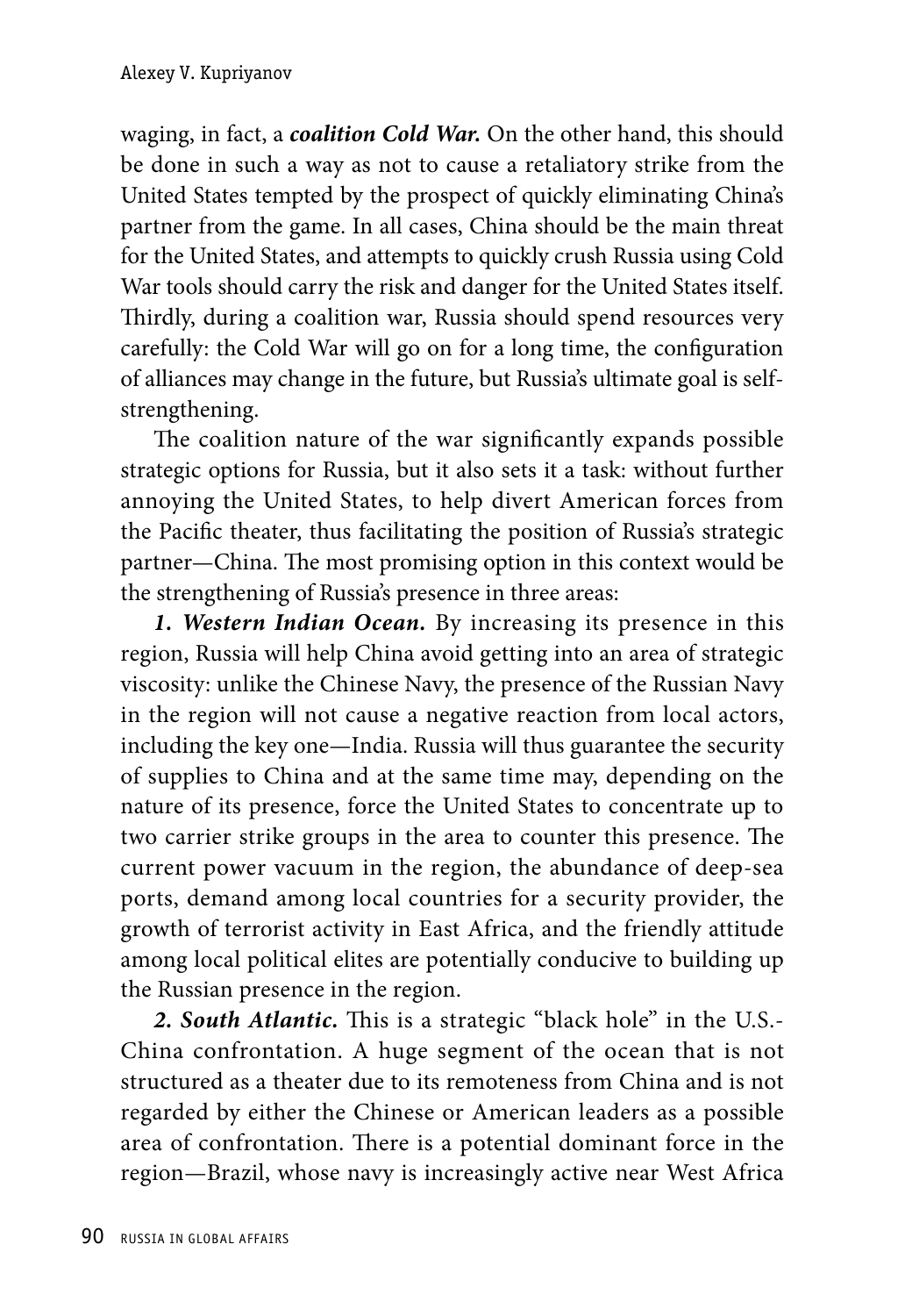and, in particular, in the Gulf of Guinea. The increase in Russia's naval presence in this region is facilitated by the same factors as in the Western Indian Ocean, plus Russia's readiness to interact with Brazil. At the same time, Russia's presence will significantly raise the stakes, turning the South Atlantic into a theater of operations and structuring it, and in the future will cause the U.S. and Britain to increase their presence there too.

*3. South Pacific.* Unlike the aforementioned two regions, there is no power vacuum there. This is a dynamic region, the southern flank of the Pacific theater, where superpowers, local rising players (Australia, Indonesia), and external actors (France, India) are fighting for influence. A presence in this region will significantly raise Russia's importance as a promising partner in the Cold War without escalating the conflict with the United States. But to use this trump card, Russia's regional strategy in the South Pacific must rely not only (and not so much) on China, but on Australia, France, and New Zealand that are equally not interested in getting involved in the Cold War and seeing increased Chinese and U.S. presence in the region.

According to Mahan's formula, control of a maritime region is guaranteed by the navy in the first place, and only then by positions duly selected and distant from each other; the navy uses these bases to get up steam and to realize its strength. The best form of presence in the first two regions is a new type of naval bases, which could be defined as a "maritime fortress." Unlike naval bases in an ordinary war and peacetime logistics centers, a maritime fortress should become the center of not only military, but also economic, and, possibly, tourist activity, acting as both a naval base and a center of economic life of the region. It should have a sufficient number of personnel to provide protection against possible terrorist or insurgent attacks, but at the same time it will fully rely on local resources, which should give it necessary autonomy in case of local conflict. An important advantage of such bases is their continental location, which does not allow the enemy fleet to effectively block them. There where this is not possible (for example, in the South Pacific), they should focus on police and humanitarian operations.